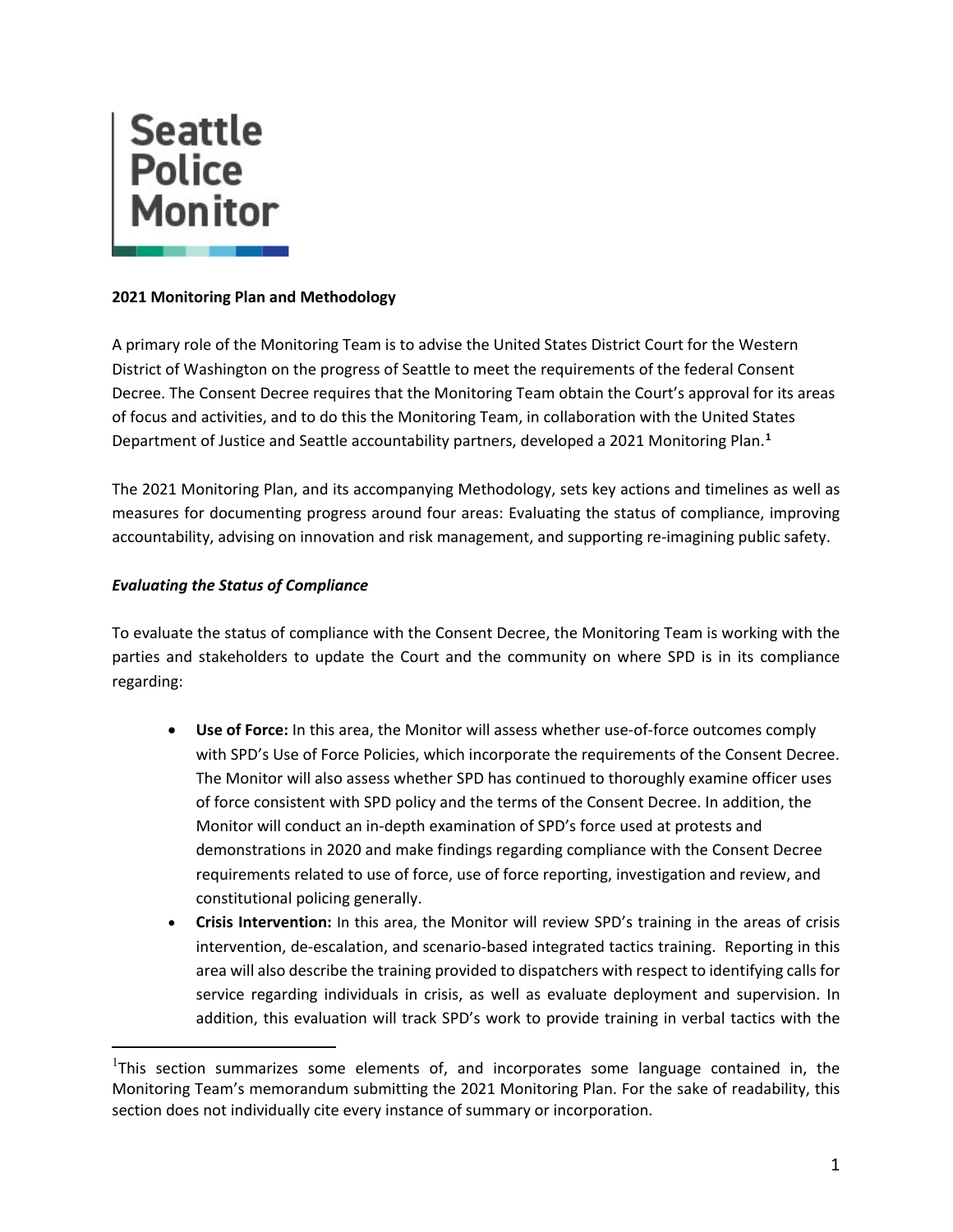goal of reducing the use of force against individuals in behavioral or mental health crisis, or who are under the influence of drugs or alcohol, and to direct or refer such individuals to the appropriate services wherever possible.

- **Stops and Detentions:** In this area, the Monitor will evaluate SPD's use of stops and detentions, and searches, seizures, and detentions to determine if they are being done Constitutionally and lawfully. In this review, training plans and materials will be evaluated to ensure all patrol officers are knowledgeable on the importance of community contacts for effective policing, community relations, and trust, as well as the legal distinctions and rights for conducting stops and detentions. To understand the outcomes of SPD's use of stops and detentions, analysis will be conducted on the number of *Terry* stops conducted and measures such as, but not limited to, percentage of stops that led to citations, warnings, or arrests, and how those incidents were documented.
- **Supervision:** In this area, the Monitor will assess the rigor of SPD's supervision of patrol officers. This analysis is critical in ensuring that SPD is effective and efficient in its operations and in improving the capabilities and wellness of officers. Evaluation will include, but not be limited to, how many supervisors SPD employs, number of patrol officers with consistent and appropriate supervision, and the quality of supervision. In addition, supervision will be measured on how it proactively intervenes to manage risk as well as help patrol officers improve their skills through mentorship and enhanced training. Particular focus in this area will be on how well the Early Intervention System is performing and areas for development.

Importantly, in all four of the compliance categories above, measures and analysis of bias-free policing and officer conduct will be overlaid. This additional overlay will be critical to understanding not only the baseline lawfulness of a range of incidents but also any disparities in approach and outcomes.

For evaluating the status of compliance, the data collection process includes identifying the types of performance information and data that will be evaluated, securing such data from SPD or the City, and analyzing information to understand SPD's current state. The Monitor, Parties, and SPD's accountability partners have engaged in regular, ongoing discussions about this process of providing updated information about the Department's performance and whether that remains consistent with the Consent Decree's requirements. Initial data regarding use of force has been provided, and the production of data and information on other areas is forthcoming.

### *Improving Accountability*

Accountability is core to public trust and legitimacy in policing, as it links the expectations of the community with the governance, decisions, actions, and results of the police department. The Consent Decree process provides an opportunity to assess and improve accountability, and the Monitoring Plan focuses on two focal points of accountability: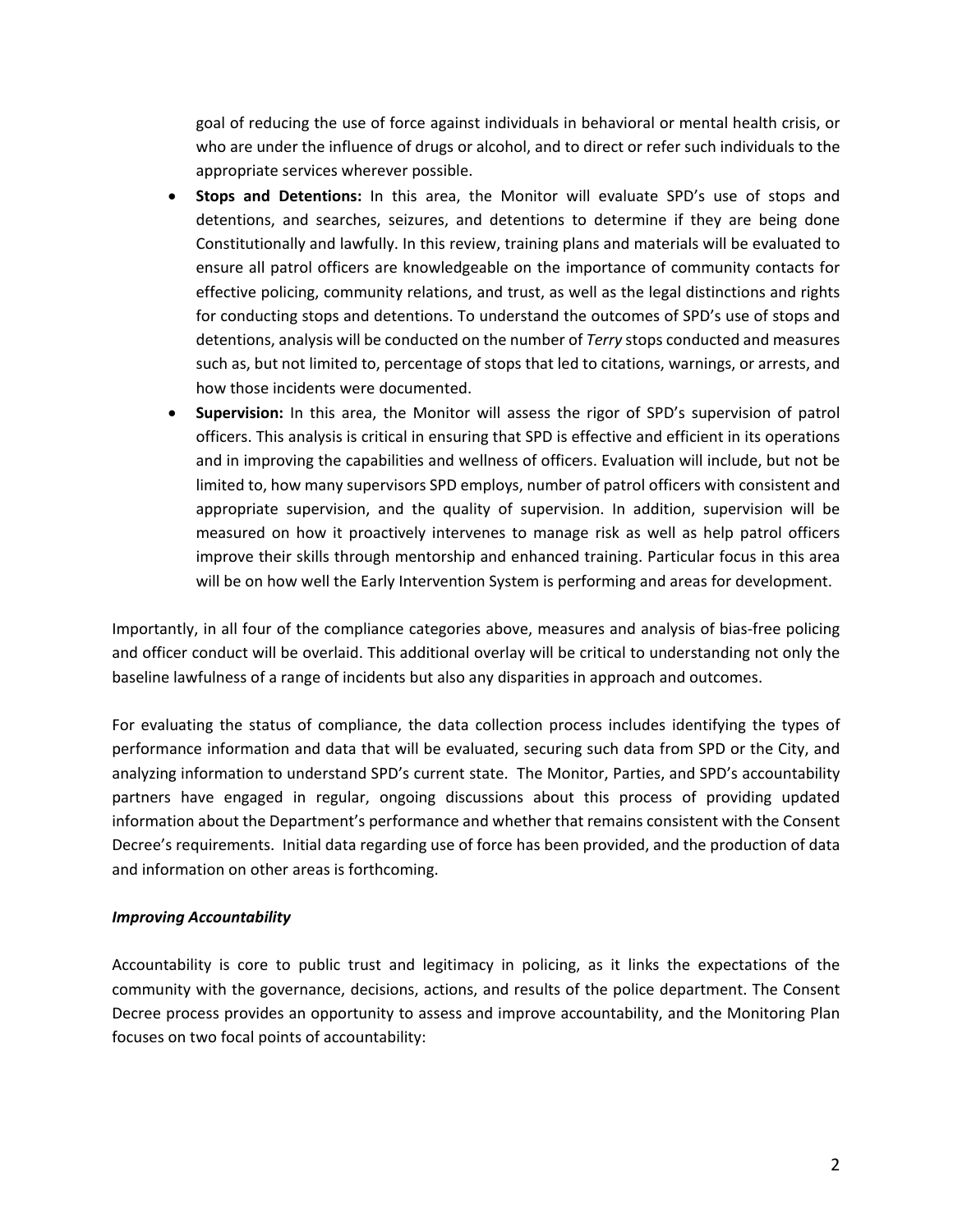- **Back-end Accountability:** The first type of accountability involves how and whether officer misconduct is addressed – that is, whether there are appropriate outcomes when officers fail to follow SPD policy or the law. On this front, the Monitor, Parties, and Court all receive regular updates on the City's efforts in the areas of misconduct and discipline, including the City's ongoing collective bargaining with the Seattle Police Officers Guild on the terms of a new contract. In addition, members of the Monitoring Team are working closely with the Washington State legislature to track changes to law and inform implications for policing in Seattle.
- **Front-end Accountability:** The second type of accountability at the heart of the Consent Decree involves ensuring that officer performance is aligned with community needs and expectations *before* anything goes wrong. This type of accountability focuses on establishing clear, transparent expectations aligned with public input and priorities that officers follow. For example, SPD has joined the Active Bystandership for Law Enforcement ("ABLE") Project. That initiative, as the Monitoring Team has previously summarized, aims to "prepare officers to successfully intervene to prevent harm," avoid misconduct, "and to create a law enforcement culture that supports peer intervention."[2](#page-2-0) ABLE's purpose is to empower officers with the tools necessary to step into situations involving peers to prevent harm, stop misconduct, and avoid bad outcomes.

As a distinct area of accountability, the Monitor and DOJ will conduct an in-depth examination of SPD's usage of force at protests and demonstrations in 2020 and make findings regarding compliance with the Consent Decree requirements related to use of force, use of force reporting, investigation and review, and Constitutional policing more generally. In early 2021, SPD engaged in a process of revising and updating its policies and procedures regarding use of force and crowd management. During the remainder of 2021, SPD and other City stakeholders – including the Community Police Commission ("CPC"), OPA, and OIG – are working to determine what changes, revisions, or improvements should be made to Seattle's policies relating to the use of force in crowd situations and the operational management of protests and circumstances involving large numbers of people. The Monitoring Plan presents specific deadlines for milestones for revisions. Critically, it requires that the City engage in "a comprehensive, affirmative, intensive initiative to obtain community input regarding [SPD's] Crowd Management Policies." The Monitoring Team will be evaluating that process to ensure that it uses all appropriate mechanisms possible to engage all of Seattle's many communities in a substantive process that establishes a community vision for crowd and protest management.

In addition, OPA's ongoing Sentinel Event Review ("SER") process also promises to provide SPD with specific, actionable recommendations and issues that it might address to further improve its approach to managing crowds and using force within crowd contexts. The Monitoring Team has continued to

<span id="page-2-0"></span><sup>&</sup>lt;sup>2</sup> Georgetown Innovative Policing Program, Active Bystandership for Law Enforcement (ABLE) Project, [https://www.law.georgetown.edu/innovative-policing-program/active-bystandership-for-law](https://www.law.georgetown.edu/innovative-policing-program/active-bystandership-for-law-enforcement/)[enforcement/](https://www.law.georgetown.edu/innovative-policing-program/active-bystandership-for-law-enforcement/) (last visited June 21, 2021).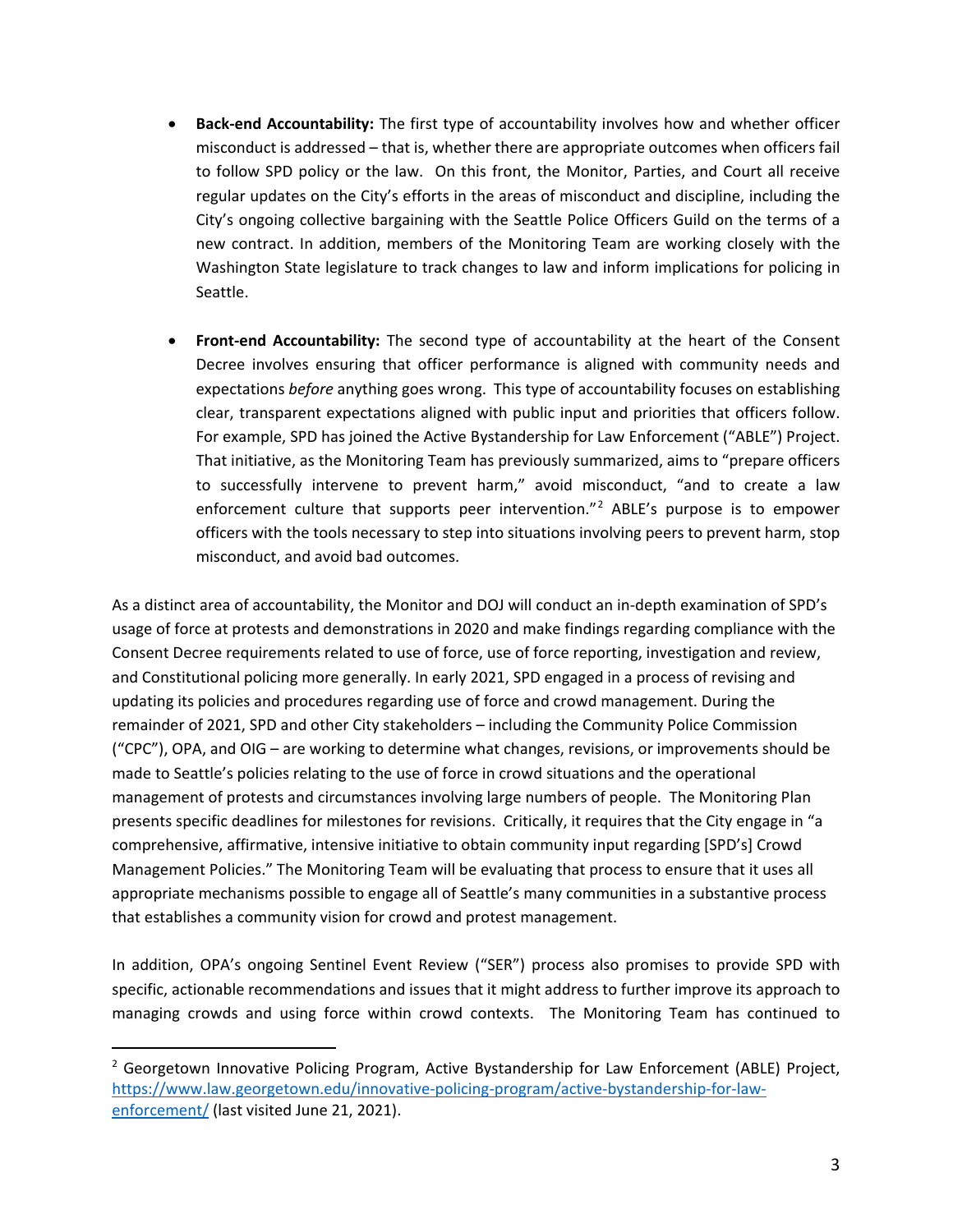participate in the SER process as observers and, to date, is encouraged by the rigor, candor, and thoughtfulness that the process has so far entailed.

## *Advising on Innovation & Risk Management*

The Consent Decree does not prevent SPD from continuing to innovate and identify areas where it should make additional progress so long as those efforts are not inconsistent with the Decree's basic requirements. The Monitoring Team and Parties have been engaged with SPD with respect to several of the Department's innovation and risk management initiatives including:

- **Officer Wellness Initiative:** Police officers face a high degree of trauma and stress on a daily basis, which over time can affect job performance and overall personal health and wellness. The Monitoring Team recognizes that officer wellness is integral to not only job performance but also to enabling innovation and change from all levels of the Seattle Police Department. Thus, the workstreams of the monitoring plan factor officer wellness into account as a foundation for effective transformation.
- **Early Intervention System ("EIS"***)***:** Leading organizations across industries and sectors are building systems that can improve performance and minimize risk by understanding the factors that lead to positive and negative outcomes. The Monitoring Team is working with SPD to advance an EIS that not only helps individual officers and supervisors understand root causes of outcomes but also informs the organization on how structures, systems, and processes can be modified to improve enterprise-wide outcomes.
- **Correlation One Collaboration:** Through this novel collaboration, Correlation One, an organization that provides free data and analytics training programs for underrepresented and diverse students, will have cohorts of students develop a problem statement and methodology for gaining insights via SPD data. $3$  The cohort capstone projects will not only educate aspiring data analysts on real-world issues but also provide SPD and the Monitoring Team with real-time insights on the performance of policing.

# *Supporting Re-Imagining Public Safety*

The Consent Decree does not prevent the City from exploring new and different ways of providing for public safety and community wellbeing so long as those efforts are not inconsistent with the minimum requirements to which the City previously agreed in the Decree. The Monitoring Team, Parties, and City stakeholders continue to engage in regular, active discussions about the City of Seattle's efforts to develop new solutions for community challenges and issues. The purpose of this continuing dialogue is to ensure that any new initiatives do not compromise the ability of the City and SPD to comply with the terms of the Consent Decree.

<span id="page-3-0"></span><sup>3</sup> https://www.correlation-one.com/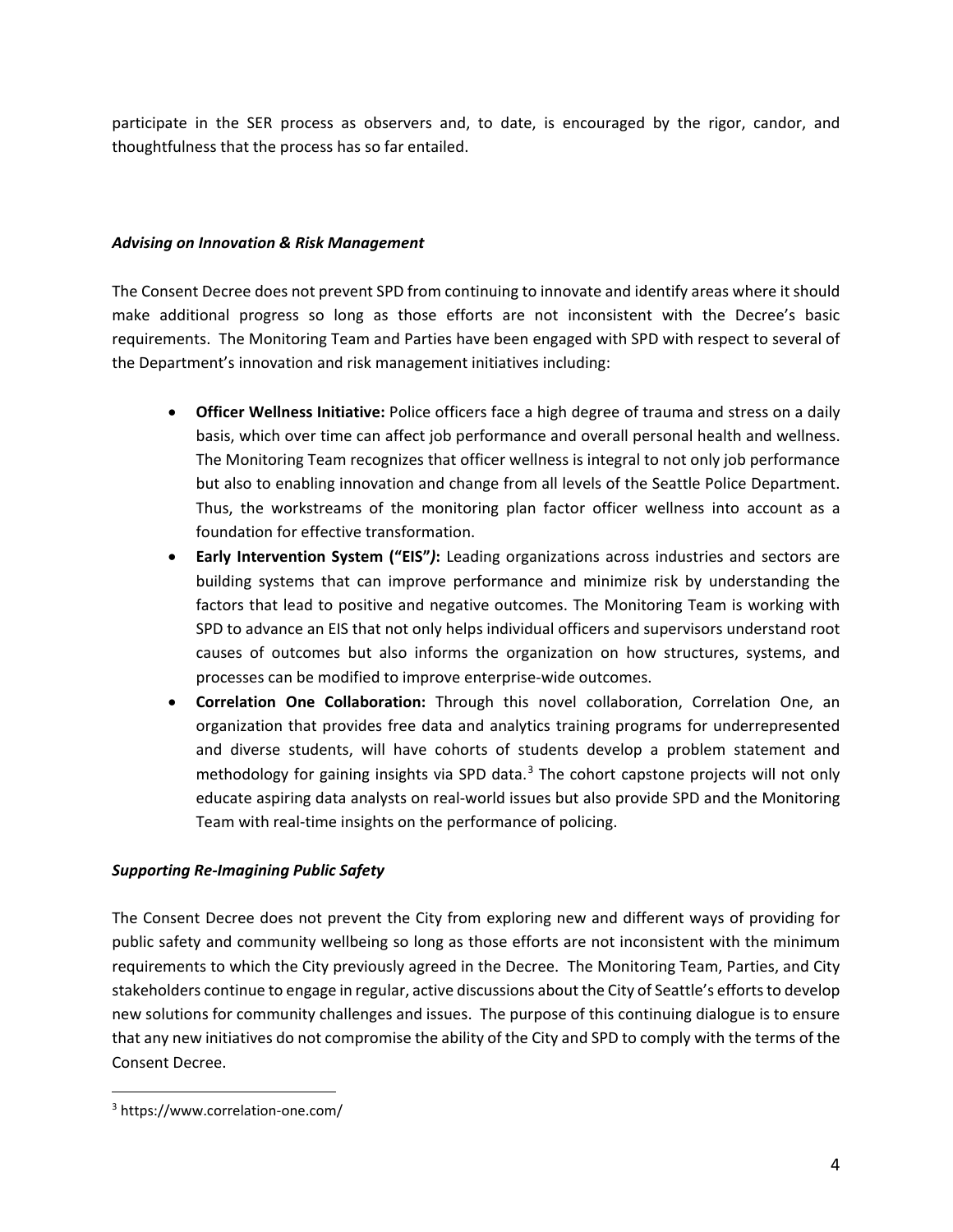In October 2020, Mayor Jenny Durkan issued an Executive Order to Reimagine Policing and Community Safety in Seattle. The Order established a Functional Analysis Interdepartmental Team (IDT) to advise on operational and functional aspects of SPD as it pertains to reimagining community safety. The IDT took immediate action to address some of the community requests that surfaced during the protests including:

- Transforming 911 by laying the foundation for an independent police emergency dispatch and communications center;
- Transferring functions from SPD to: The Office of Emergency Management, Victim Advocacy Team, 911 Communications Center, and Parking Enforcement Officers;
- Completing robust analysis on SPD 911 calls, sworn officer functions, and personnel and staffing.

The IDT conducted significant community outreach to guide any recommendations or policy options. The community outreach included meetings with 11 city-wide boards, commissions, and advisory councils; roundtables and neighborhood tours; and compilation of thousands of constituent emails, phone calls, and letters. What was quickly discovered is that community is not a monolith; there were differing recommendations and prioritization of concerns. Community was clear, however, that the concept of public safety extends beyond policing. To that end, significant investments are being made by the City through varied departments on upstream, prevention and intervention efforts in tandem with identifying current police functions that can be moved elsewhere.

Ongoing IDT efforts have expanded beyond what was initially outlined in the Mayor's Executive Order including engagement with national experts on implementing alternate public safety response models and using SPD's data and the analysis of said data by the National Institute of Criminal Justice Reform to begin developing proposals tailored to Seattle's needs. It should be noted that there is added urgency in finding non-sworn methods to responding to certain call types considering the severe staffing shortage Seattle is experiencing. It remains to be seen whether developing and operationalizing alternate response models will have any appreciable impact on the number of police needed.

### **Assessing Overall Compliance**

The Consent Decree provides no specific formula regarding the precise point at which deficient performance is indicative of a "pattern or practice." Instead, the Decree expressly contemplates a balancing of factors. Specifically, "[n]on compliance with mere technicalities, or temporary or isolated failure to comply during a period of otherwise sustained compliance, will not constitute failure to maintain full and effective compliance." Likewise, "temporary compliance during a period of otherwise sustained noncompliance will not constitute full and effective compliance."[4](#page-4-0) As the prior Monitoring Team articulated and the Court endorsed, "compliance with provisions of the Consent Decree depends not just

<span id="page-4-0"></span><sup>4</sup> Settlement Agreement, 3-1 ¶ 184.